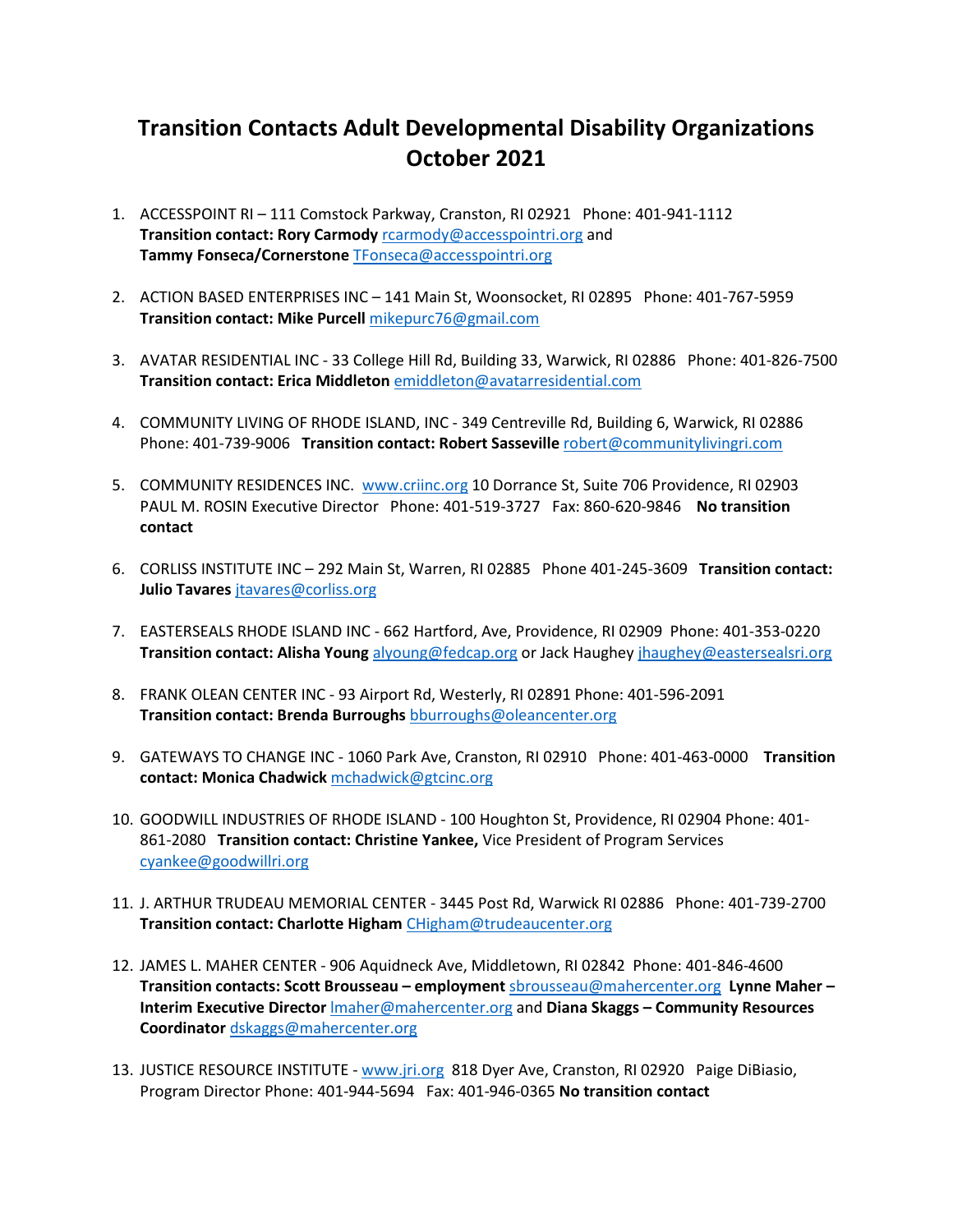- 14. KALEIDOSCOPE FAMILY SOLUTIONS RHODE ISLAND INC 26 Hartford Pike, Suite 1, Scituate, RI 02857 Phone: 267-295-2222 **Sally Palmer** Program Director [spalmer@kfamilysolutions.org](mailto:spalmer@kfamilysolutions.org)
- 15. LIFECONNECTIONS SPECIALIZED SUPPORT SERVICES 2374 Post Rd, Suite 204, Warwick, RI 02886 Phone: 401-921-6855 **Transition contact**: **Melinda Quinn** State Director RI [melinda.quinn@lifeconnectionsusa.org](mailto:melinda.quinn@lifeconnectionsusa.org)
- 16. LIVING IN FULFILLING ENVIRONMENTS INC (LIFE) 490 Metacom Ave, Bristol, RI 02809 Phone: 401- 254-2910 **Transition contact: Liz Weidenhoffer** [LizW@lifeincri.org](mailto:LizW@lifeincri.org)
- 17. LIVING INNOVATIONS 535 Centreville Rd, Penthouse, Warwick, RI 02886 Phone: 401-732-0304 **Transition contact: Joanne Malise** [jmalise@livinginnovations.com](mailto:jmalise@livinginnovations.com)
- 18. LOOKING UPWARDS INC 438 Eat Main Rd, Irongate 11, Middletown, RI 02842 Phone: 401-847- 0960 **Transition coordinator children's services – Jodi Merryman** [JMerryman@lookingupwards.org](mailto:JMerryman@lookingupwards.org) **and Transition contact adult services**
- 19. OPPORTUNITIES UNLIMITED FOR PEOPLE WITH DIFFERING ABILITIES 1 Worthington Rd, Cranston, RI 02920 Phone: 401-942-9044 **Transition Contact** – **Linda Ward** Executive Director [lward@oppunlim.com](mailto:lward@oppunlim.com)
- 20. PERSPECTIVES CORPORATION 1130 Ten Rod Rd, Building B, Suite 101, North Kingstown, RI 02852 Phone: 401-294-3990 **Transition contact Kim Einloth** [keinloth@perspectivescorporation.com](mailto:keinloth@perspectivescorporation.com) **and Adrienne Tipple** [ATipple@perspectivescorporation.com](mailto:ATipple@perspectivescorporation.com)
- 21. REFOCUS INC 45 Greeley ST, Providence, RI 02904-2214 Phone: 401-272-1600 **Transition contact: Melissa Hawes** [mhawes@ReFocusinc.org](mailto:mhawes@ReFocusinc.org)
- 22. RHODE ISLAND COMMUNITY LIVING AND SUPPORTS (RICLAS) [www.bhddh.ri.gov](http://www.bhddh.ri.gov/) Pastore Complex, Building #61, 14 West Rd, Cranston, RI 02920 Erin Perron Program Administrator Phone: 401-462-2180 Fax: 401-462-0088 **No transition contact**
- 23. SEVEN HILLS RHODE ISLAND 68 Cumberland St, Woonsocket, RI 02895 Phone: 401-597-6700 **Transition contact: Melissa Charpentier** [mcharpentier@sevenhills.org](mailto:mcharpentier@sevenhills.org)
- 24. SPURWINK/RI One Spurwink Place, Cranston, RI 02910 Phone: 401-781-4380 T**ransition contact: Marianne Maciel** [mamaciel@spurwinkri.org](mailto:mamaciel@spurwinkri.org)
- 25. THE ARC OF BLACKSTONE VALLEY 500 Prospect St, Pawtucket, RI 02861 Phone: 401-727-0150 **Transition Contact: Betty Goyer** [egoyer@bvcriarc.org](mailto:egoyer@bvcriarc.org)
- 26. THE ARC OF BRISTOL COUNTY INC D/B/A PROABILITY 25 Thurber Boulevard, Smithfield, RI 02917 Phone: 401-233-1634 **Transition Contact: Melissa Melvin** [mmelvin@proability.org](mailto:mmelvin@proability.org)
- 27. THE C.O.V.E. CENTER INC 610 Manton Ave, Providence, RI 02909 Phone: 401-274-6310 **Transition contact: Brian Holt** [bholt@covecenter.org](mailto:bholt@covecenter.org) and **George Wright** [gwright@covecenter.org](mailto:gwright@covecenter.org)